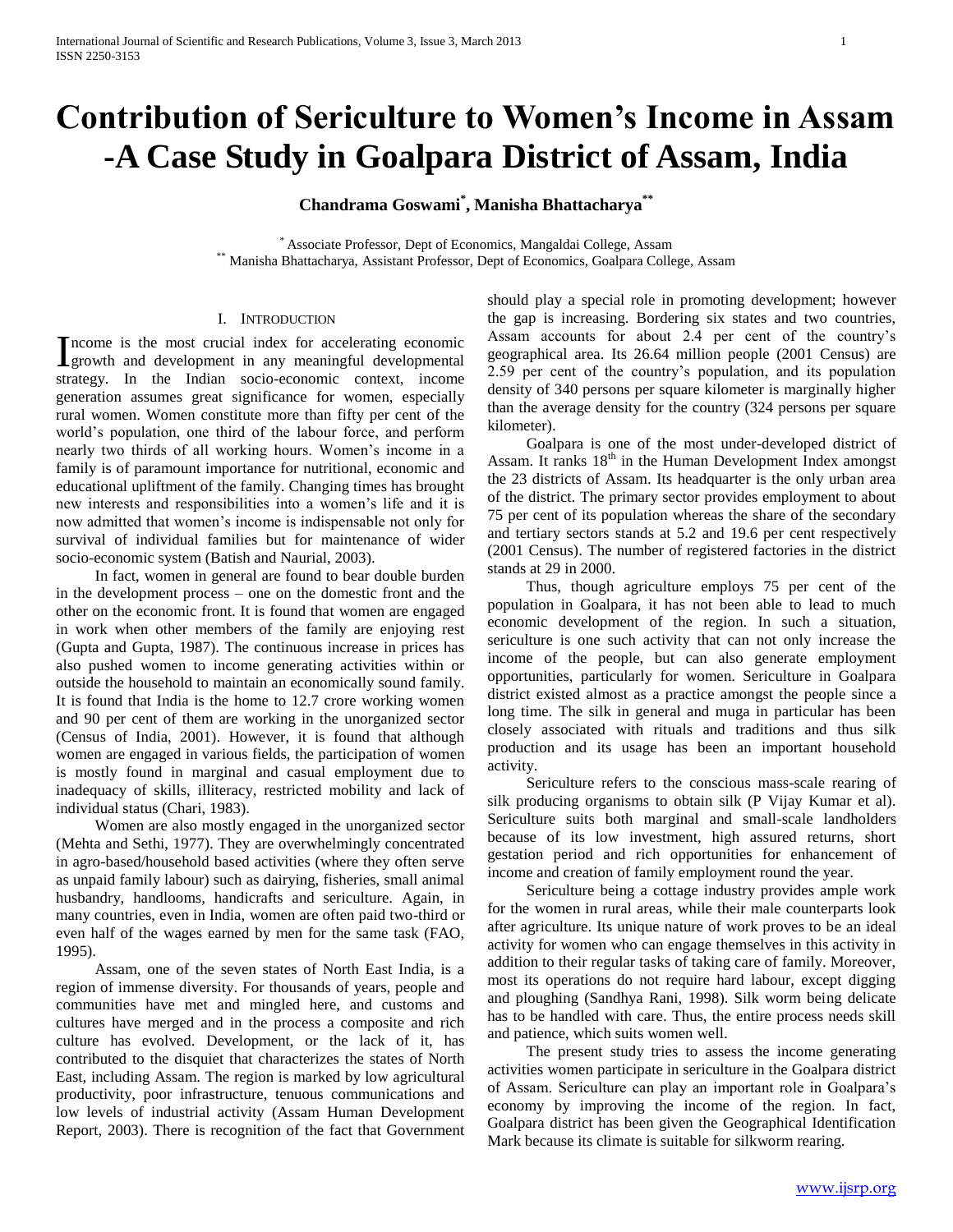Sericulture is a highly remunerative ash crop with rich dividends. It is the only cash crop, which provides frequent and attractive returns in the tropical states of the country throughout the year. The net returns in case of Mulberry sericulture (when a farmer has one acre of Mulberry plantation using family labour) is estimated at about Rs 48,000/- per annum, which is substantially high compared to that of other tropical crops (Dandin, et al., 2005).

 Sericulture industry is, therefore, well suited to the small and marginal farmers who are below poverty line (Sandhya Rani, 1998). The major portion of income from sericulture is captured by the primary producers, i.e., farmers (54.6 %) who produce cocoons, followed by the traders (17.8%), weavers (12.3%), twisters (8.7%) and reelers (6.6%) (P. Vijay Kumar et. al). The average income of the rearer depends on the area of land holdings, rearing of silkworms, technology adoption and available infrastructure. Moreover, in sericulture, nothing goes waste. Its by-products are useful in many ways. Mulberry leaves and shoots left by the silkworms form fodder for cattle and increases their milk yield. The maligned pupae are used in the preparation of dog biscuits, oil, etc. The oil and protein powder extracted from the dead pupae can be utilised in manufacturing soaps and baking industries respectively. It forms a rich food in poultry, fishery and piggery. The silkworms excreta can be used as manure. The rational utilization and disposal of such byproducts helps the sericulturists to enhance their economic gains (Sandhya Rani, 1998). The creation of employment and income in silk reeling units is dealt with in Radha Krishna et al (2000) where they found that an acre of irrigated mulberry generates as much as one lakh rupees per year through transactions of cocoons and provide full employment to a minimum of 5 men throughout the year. Thus, there is an urgent need to evaluate income sources available to the people, particularly women, in the study area.

 The broad objective of this study is to determine the contribution of sericulture as an income source of women in the Goalpara district of Assam. The subsidiary objective is the examination of constraints associated with sericulture in the study area with a view to giving recommendations on how to improve sericulture production in the study area.

## II. METHODOLOGY

#### *Area of Study*

 Goalpara is one of the most under-developed district of Assam. It ranks  $18<sup>th</sup>$  in the Human Development Index amongst the 23 districts of Assam. Its headquarter is the only urban area of the district. The primary sector provides employment to about 75 per cent of its population whereas the share of the secondary and tertiary sectors stands at 5.2 and 19.6 per cent respectively (2001 Census). The number of registered factories in the district stands at 29 in 2000.

#### *Sampling Procedure and Sampling Size*

 Multi stage sampling procedure is used for the study. Goalpara district is divided into eight blocks, viz., Rongjuli, Kuchdhowa, Matia, Krishnai, Balijana, Kharmuza, Lakhipur and Joleswar. The second stage of selection was the purposive selection of two blocks (Rongjuli and Kuchdhowa). The basis of selection was acreage under sericulture. A total of seven villages, three from Rangjuli Block and four villages from Kuchdhowa have been considered for the study.

 In the final stage of selection, a random sample of 30 women from each village was selected for the study. The study was carried out keeping in mind the difficulties in getting information related to income of women and appropriate care was taken to ensure that the information collected was as accurate as possible.

#### **Methods of Data Analysis**

 The data collected was classified and put in tabular form for analysis purpose. Simple statistical tools like averages and percentage distribution has been used to analyse the data. All the income items are expressed in rupees at current prices.

#### III. RESULTS AND DISCUSSIONS

| Sl <sub>No</sub> | Source of income | No. of respondents | Percentage $(\% )$ |
|------------------|------------------|--------------------|--------------------|
|                  | Agriculture      | 21                 | 10                 |
| $\overline{2}$   | Service sector   | 17                 | 8.10               |
| 3                | Sericulture      | 116                | 55.24              |
| $\overline{4}$   | Petty Trade      | 18                 | 3.81               |
| $\overline{5}$   | Wage Income      | 19                 | 9.05               |
| 6                | Livestock        | 24                 | 11.43              |
| 17               | Others           |                    | 2.38               |
| $\overline{8}$   | Total            | 210                | 100                |

#### *Table 1:Distrubution of Women According to Source of Income in the Study Area*

*Source: Computed from Field Data*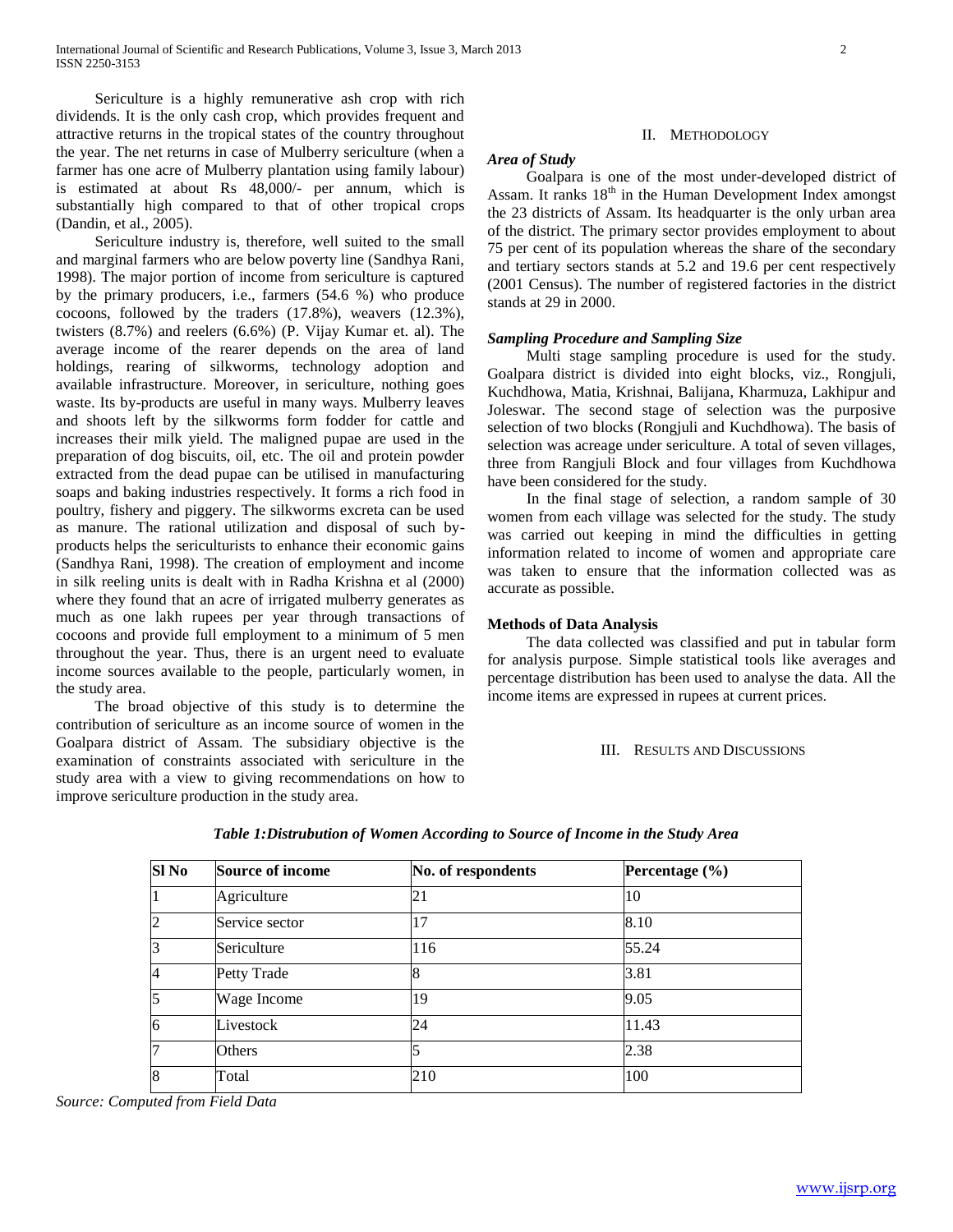*Table 1* shows the occupational structure of the respondents. Women are engaged in mostly sericulture activities in the study area. As has been mentioned earlier, sericulture has existed in Goalpara district almost as a practice amongst the people since time immemorial. Only 10 per cent of the women derive their income from agriculture, inspite of the economy being dependent on agriculture. The table also shows that 11.43 percent of the women in the study area derive their income from livestock rearing, which is also a household activity. It is to be noted that the manufacturing sector is almost non-existent. Women engaged in the service sector are mostly engaged in the recent employment opportunities given by the National Rural Health Mission (NRHM), working as ASHA workers and a few in he nearby schools of the locality.

|   |                | SI No Source of income Average household income (Rs) | Percentage $(\% )$ |
|---|----------------|------------------------------------------------------|--------------------|
| 1 | Agriculture    | $20,000/-$                                           | 37.4               |
| 2 | Service sector | $6000/-$                                             | 10.89              |
| 3 | Sericulture    | 12800/-                                              | 23.24              |
| 4 | Petty Trade    | $3,880/-$                                            | 7.04               |
| 5 | Wage Income    | $4300/-$                                             | 7.81               |
| 6 | Livestock      | $4500/-$                                             | 8.17               |
| 7 | Others         | $3000/-$                                             | 5.45               |
| 8 | Total          | 55,080/-                                             | 100                |

*Table 2: Amount of Income Derived From Different Income Sources*

### *Source: Computed from Field Data*

 *Table 2* shows the average household income of the sample household. As can be seen from the table, agriculture contributes the highest percentage (37.40) percent of the income of the households, followed by sericulture contributing 23.24 per

cent. Higher income from agriculture is due to the reason that the men in the sample households mostly are engaged in agriculture as their prime occupation, whereas the women folk are engaged in other activities, including sericulture.

*Table 3: Participation of Women in Various Sericulture Activities*

| Sl No.         | <b>Sericulture Activity</b>            | % of Women Participation<br>(Som and Eri Cultivation)             |  |
|----------------|----------------------------------------|-------------------------------------------------------------------|--|
|                | <b>Land Preparation</b>                | 25                                                                |  |
| $\overline{c}$ | <b>Collection of Planting Material</b> | 10                                                                |  |
| 3              | Procurement of Fertilizers and Manure  | 10                                                                |  |
| 4              | Planting                               | 78                                                                |  |
| 5              | <b>Application of Manure</b>           | 65                                                                |  |
| 6              | <b>Application of Fertilizer</b>       | 70                                                                |  |
| 7              | Pest and Disease Management            | 20                                                                |  |
| 8              | <b>Transportation of Leaf</b>          | 40                                                                |  |
| Sl No.         | <b>Sericulture Activity</b>            | of<br>$\%$<br>Women<br><b>Participation</b><br>(Silkworm Rearing) |  |
|                | Chowki Rearing                         | 88                                                                |  |
| $\overline{c}$ | <b>Leaf Preservation</b>               | 80                                                                |  |
| 3              | Maintenance of Hygienic Conditions     | 94                                                                |  |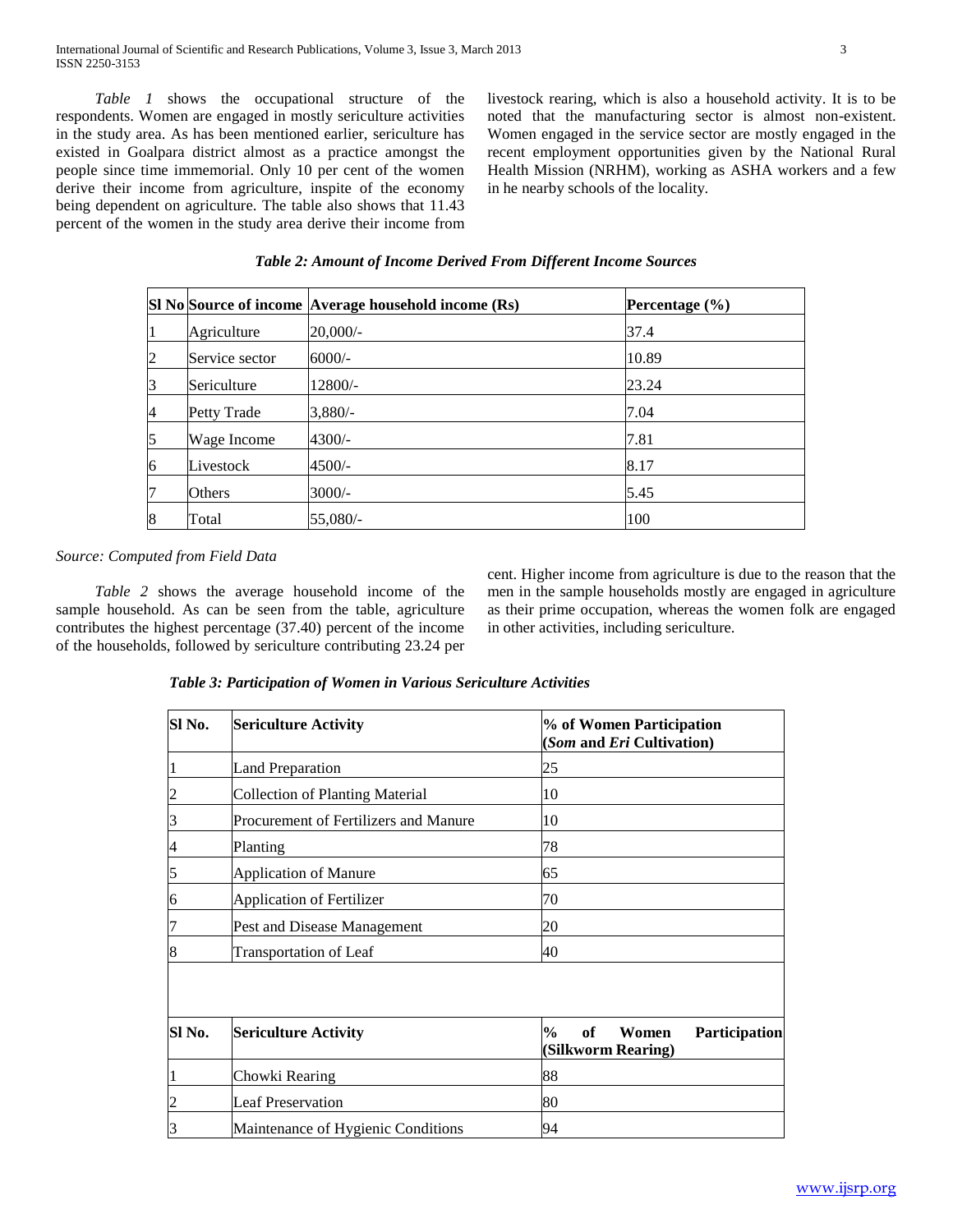| 4  | Pest and Disease Management             | 50 |
|----|-----------------------------------------|----|
|    | Maintenance of Environmental Conditions | 70 |
| 16 | <b>Bed Cleaning</b>                     | 88 |
|    | Spinning                                | 90 |
| 8  | <b>Harvest Sorting</b>                  | 94 |
| 19 | Marketing                               |    |
|    | Finance and Account Keeping             |    |

#### *Source: Computed from Field Data*

 Women engage themselves in different sericulture activities. The contribution of women sericulturists in different activities is shown in *Table 3*. Involvement of women is high in all activities except those activities which involve going out from their homes like collection of planting material, procurement of

fertilizers and materials, marketing and finance and account keeping. Activities like maintenance of hygienic conditions, spinning, bed cleaning, chowki rearing, harvest sorting and planting are mostly done by the women in the study area.

*Table 4: Expenditure incurred in one hectare muga and eri cultivation and the returns expected* from that hectare of muga and eri production

| <b>Expenditure</b> (Muga)                                              | Expenditure (Eri)                                      |  |
|------------------------------------------------------------------------|--------------------------------------------------------|--|
| Cost of 1150 som tree = Rs 5 X 1150 = Rs 5750/-                        | Castor, the food plant of eri worms, grows wild.       |  |
| Seed produced in one hectare $= 2$ kg                                  | Production of egg in one hectare $= 700$ gram          |  |
| Processing charges for one kg seed = Rs $10,000$ /-                    | Processing charge of 700 gm egg = $\text{Rs } 5100$ /- |  |
| Processing charges for two kg seed                                     |                                                        |  |
| is $2 \text{ X } 10000 = \text{Rs } 20,000/$ -                         |                                                        |  |
| Total cocoon produced in one hectare land                              | Total cocoon produced in one hectare land              |  |
| is 1,40,000                                                            | is 1,05,000                                            |  |
| Maintenance cost for one year = $\text{Rs } 15,000$ /-                 | Maintenance cost for one year = Rs $8,000$ /-          |  |
| Total $Cost = Rs \, 40,750/$ -                                         | Total $Cost = Rs 13,100/-$                             |  |
| Returns (Muga)                                                         | Returns (Eri)                                          |  |
| As a reeling cocoon, the unit price is Re 1/-                          | Price per thousand $\rm cocoon = Rs 280/-$             |  |
| Then, total return is $1 \text{ X } 1,40,000 = \text{Rs } 1,40,000/$   | The price of $1,05,000$ cocoon = Rs 29,400/-           |  |
| As a seed cocoon, the unit price is Re 3/-                             |                                                        |  |
| Then, total return is $3 \text{ X } 1,40,000 = \text{Rs } 4,20,000/$ - |                                                        |  |

*Source: Source: Computed from Field Data*

 *Table 4* shows the expenditure incurred in one hectare muga and eri cultivation and the returns expected from that hectare of muga and eri production respectively.

The left side of *table 4* shows the expenditure incurred and the expected returns when one hectare land is brought under muga cultivation. The right side of the table similarly shows the expenditure incurred in one hectare land under eri cultivation and the expected returns from that hectare. From the table it is clear that returns from sericulture are very high with a low investment. An income of Rs 1,40,000/- or Rs 4,20,000/- can be generated by an investment as low as Rs 40,750/- in case of muga cultivation. In case of Eri silk, the returns are as high as Rs 29,400/- from an investment of Rs 13,100/- in one hectare of land. On an average, a sericulturist can grow three crops of Eri in a year. This shows that if sericulture is taken up as a primary occupation, the income of the households in the study area is likely to increase manifold. Development of sericulture in these areas will not only generate income but also create employment opportunities without disturbing the ecology and the environment.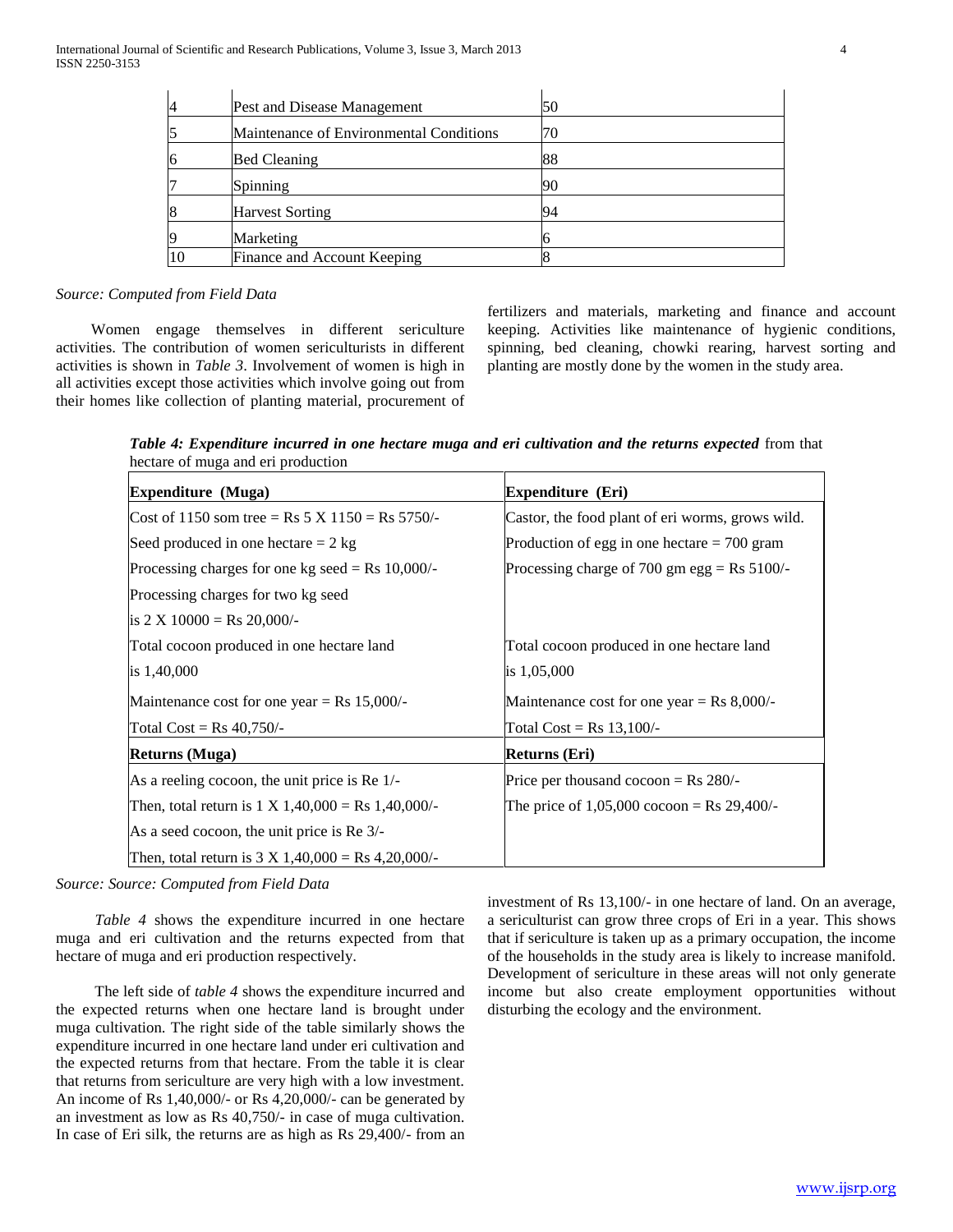|    | S1 No Problems                 | No of Women | Rank |
|----|--------------------------------|-------------|------|
|    | Pests and diseases             | 64          | 1st  |
|    | Non availability of laying     | 50          | 2nd  |
|    | Fluctuations of cocoon prices  | 46          | 3rd  |
| 4  | Climatic disturbances          | 13          | 4th  |
| 5  | Shortage of skill workers      | 12          | 5th  |
| 16 | Lack of investment             | 12          | 5th  |
|    | Shortage of rearing equipments | 6           | 6th  |
| 8  | Exploitation by middlemen      | 4           | 7th  |
| 9  | <b>Transportation problem</b>  |             | 8th  |
| 10 | Shortage of pesticides         |             | 9th  |

*Table 5: Distribution of respondents according to problems faced in sericulture activities*

*Source: Computed from Field Data*

 Various reasons have been cited by the respondents for non adoption of sericulture as a primary occupation inspite of its high income generating capacity. The problems faced are ranked in *Table 5*. The main problems faced by the respondents consist of pests and diseases (especially in case of muga), non availability of laying and fluctuations of cocoon prices.

 In view of the problems faced by the women in sericulture activities such as pests and diseases, high fluctuations in cocoon prices, non availability of layings, climatic disturbances, inadequate finance for investment, exploitation by middlemen, transportation problem, shortage of skilled workers, shortage of rearing equipments and other related problems, some measures can be taken for the overall development of sericulture and ensuring active particpation of women in sericulture. For example, the Government should take necessary policy decisions to safeguard the farmers from the fluctuations in cocoon prices. Various women friendly technologies have been developed by the Central Silk Board, which should be disseminated through proper extension services. Technology, which enhance skills of women and increase their productivity, should be adopted. Women generally are not involved in marketing of the products.

 However, participation of women in marketing will motivate the women producers on the quality aspects, which influence demand in the market. Marketing knowledge should be provided for women with proper incentives. Proper training can also be imparted to women to increase productivity. Access of women sericulturists to institutional credit can also help in increasing production and income from sericulture and contribute to the well being of the family. Institutional credit can actually be given to attract more women to participate more enthusiastically and effectively in sericulture.

 Sericulture can be considered as one of the most remunerative occupation for all categories of farmers, from a small/marginal farmer with meager resources to a large farmer. The return from this activity is quick with a short gestation period. The technologies involved are also simple, easy to adopt and within the reach of the rural poor. Sericulture has the added advantage of having diverse activities and hence the entire family

can get involved in the production process, creating employment and income opportunities.

 The study shows that sericulture can emerge as the most important opportunity in generating women"s income in the study area. It is the least resource intensive activity, which also does not require high education. In fact, a very low investment leads to high returns. Most of the activities related to sericulture, particularly rearing of eri can be done indoors. Another advantage of sericulture is that, it is an activity, which does not depend on season, but can be carried out throughout the year. Goalpara being an agricultural region with an almost non existent secondary and tertiary sectors, development of sericulture here (Goalpara) can help in creating employment and a steady source of income. Thus, if sericulture is taken up as a full time activity in the study area, it will go a long way in increasing the income of the respondents and raising their standard of living.

#### **REFERENCES**

- [1] Aziz and Abdu Hanumppa, H.G. ,1985, "Silk Industry- Problems and Prospects" Ashish Publishing House, New Delhi.
- [2] Census of India, 2001, New Delhi, Planning Commission.
- [3] Chari, T.V.R. 1983. Vistas employment for needy women and disabled. *Soc. Welfare* 38(11): 14-16.
- [4] Devasurappa, 2000, "Problems of Women in Sericulture", *Indian Silk*, September, pp 20-22.
- [5] FAO, (1995). Women, Agriculture and Rural Development: A Synthesis Report of the Near East Region. Sustainable Development Department (SD), Food and Agriculture Organization of the United Nations (FAO).
- [6] Gupta, R., and B.K. Gupta, (1987). Role of women in economic development. *Yojana,* 31(18): 28-32.
- [7] Mehta, S. and Sethi, N. 1997. Targetting women for developing. Social Welfare 43(10): 14-16.
- [8] S. Prabha and C Ravikumar, 1999, 'Role of Women in Indian Sericulture', Proceedings of the International Congress on Tropical Sericulture Practices
- [9] Sen, Gita and Chiranjib Sen, 1985, "Women"s Economic Work and Economic Activity", Economic and Political Weekly, Review of Women Studies, 20(17): 18-22.
- [10] Radha Krishna, P. G., B. M. Sekharappa and V. G. Manibashetty. 2000. "Silk and Milk – an Economic Package for Rural Upliftment." *Indian Silk*, Sept.p p . 1 1 - 1 2 .